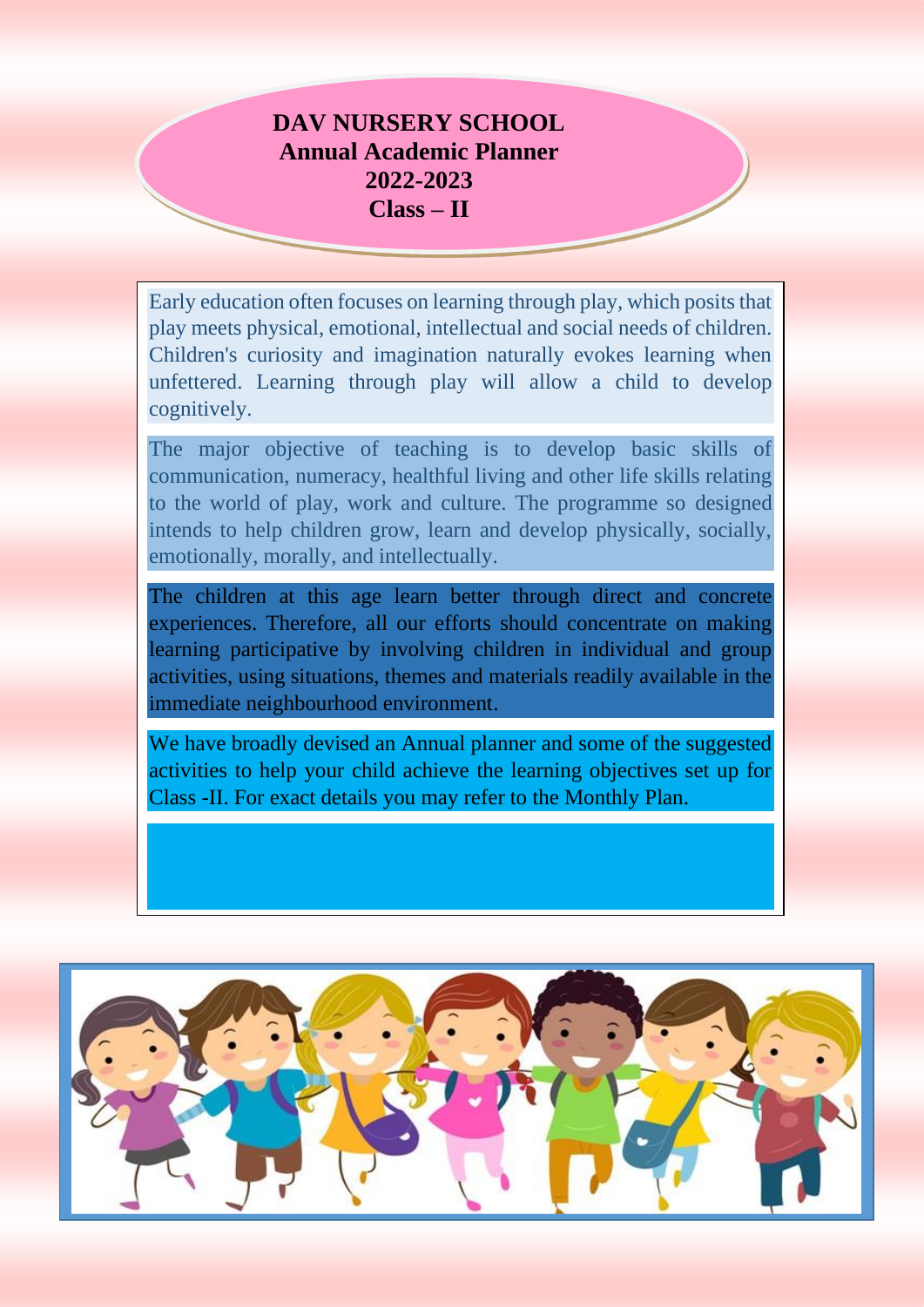**I. Language Skills-The main goal of the language curriculum is to enable the child to communicate better. They should possess a vocabulary wide enough to enable them to express their thoughts through speech and writing.**

**English Language Development-Here is the list of some suggested activities that have been devised to achieve these objectives.**



# **A-B. Listening Comprehension & Speaking Expression**



- Sounds
- **Stories**
- Listen and Draw
- Songs and Poems
- Narration and Conversation
- Commands and Instructions
- Role Play
- Pretend Play
- Imaginative Play
- Development of Vocabulary
- BALA (Building As Learning Aid) for vocabulary development



- Word Building
- Look and Read
- Doing Word Lotto
- Word Train (Word Antakshari)
- Joining Broken Words
- Jumbled Words
- Play with Words
- (Sentence Building)
- Story Cards for **Narration**
- My English Reader
- Discussion Pictures related to 'My English Reader'
- Personal Reader
- Aaj ki Taaza Khabar
- Odd Words Out
- Reading Cards
- Individualised Reading
- Use of Dictionaries
- Field Visits
- Songs and Poems
- DEAR (Drop Everything And Read) activity

### **D. Writing Expression**



- Object Description
- Matching
- Word Building Game
- Picture Composition (from old magazines)
- Word Trains
- Crossword Puzzles
- Composing Poems
- Free Expressions
- Jumbled words to make **Sentences**
- Irregular Words
- Punctuation
- Rhyming Words
- Sound Blends
- Story Writing
- Arranging Sentences in a Proper **Sequence**
- List Making
- Message Writing
- Note Making (Thank you note)
- Birthday Card with suitable writing
- **Dictation**

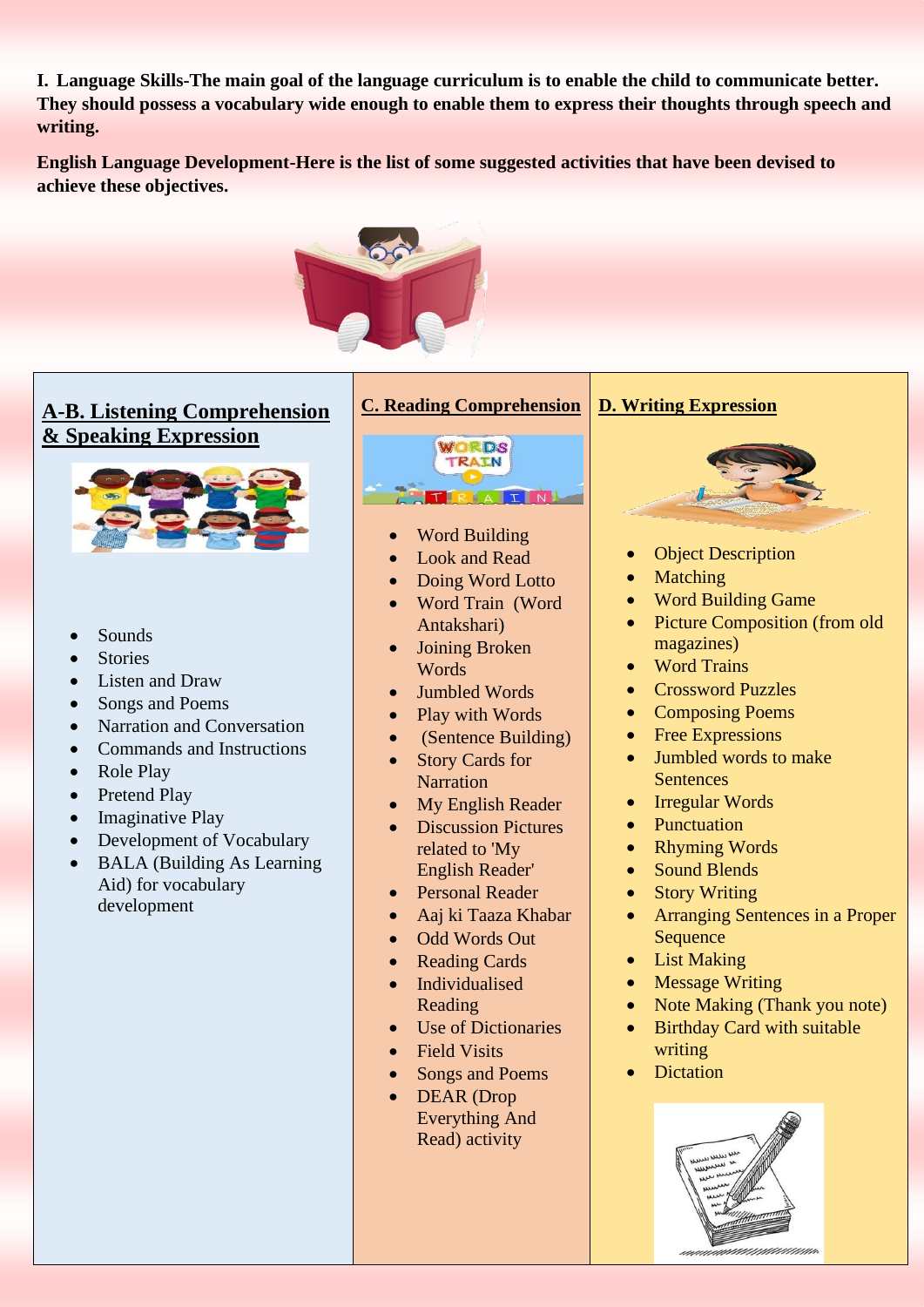#### **ह ंदी भाषा हवकास** -**हनम्नहलखखत गहतहवहिया ाँभाषायी कौशल को हवकहसत करनेके हलए दी गई ैं-**



#### **A&B. श्रवण एवंवाचन कौशल**



- कहानियाँ
- सनो और चित्र बनाओ
- गीत व कनवताएाँ
- कथन व वार्तालाप
- आदेश व निदेश
- भूमिका निर्वाह
- काल्पनिक नित्रण
- िाटकीय रूपाांतरण
- शब्दकोश नवकास

## **C. पठन कौशल**

| uss<br><b>BACKGROUND</b><br>KNOWLEDGE | ASK<br>QUESTIONS                                      | <b>IDENTIFY THE</b><br><b>AUTHOR'S PURPOSE</b> | <b>IDENTIFY THE</b><br>MAIN IDEA |
|---------------------------------------|-------------------------------------------------------|------------------------------------------------|----------------------------------|
| <b>RECOGNITE</b><br>SEQUENCE          | <b>RECOGNITE</b><br><b>CAUSE AND</b><br><b>FFFFCT</b> | MAKE<br><b>INFERENCES</b>                      | MAKE<br><b>PREDICTIONS</b>       |
| SUMMARI7E                             | <b>DISTINGUISH INTWEEN</b>                            | <b>TIND</b>                                    | <b>RECOGNITE</b>                 |
|                                       | <b>FACT AND</b>                                       | <b>FACTS AND</b>                               | <b>COMPARE AND</b>               |
|                                       | <b>OPINION</b>                                        | <b>DETAILS</b>                                 | CONTRAST                         |
| MAKE                                  | <b>VISUALIZE</b>                                      | <b>REREAD</b>                                  | <b>ADJUST YOUR</b>               |
| <b>CONNECTIONS</b>                    |                                                       | FOR CLARITY                                    | <b>PACING</b>                    |

# • शब्द निमााण

- देखो व पढ़ो
- क्रिया शब्द (बिंगो गनतनवनि)
- शब्द रेल ( शब्द अांताक्षरी )
- खांनित शब्दोांको जोड़ें
- उल्टे-पुल्टे शब्द
- <u>वाक्य रचना (शब्द खेल</u> द्वारा )
- <u>कहानी वाचन ( कार्डस</u> द्वारा )
- भाषा मािुरी
- नविार नवमशा भाषा माधरी से सम्बन्धित चित्र वर्णन
- व्यन्धिगत पठि
- आज की ताज़ा खबर
- कार्डस पढना
- व्यक्तिगत पठन
- स्थानीय दर्शन
- गीत व कनवताएाँ
- DEAR (Drop Everything And Read) activity

## **D. लेखन कौशल**



- वस्तु वर्णन
- शब्द मिलान
- शब्द निमााण खेल
- नित्र वणाि (पनत्रका द्वारा)
- शब्द रेल
- वगापहेली
- कविता रचना
- क्रम अनुसार वाक्य की रचना
- नवराम निह्न
- समान लय वाले शब्द
- कहानी लेखन
- वाक्यों को क्रम अनुसार लगाना
- सन्देश लेखन
- श्रुतलेख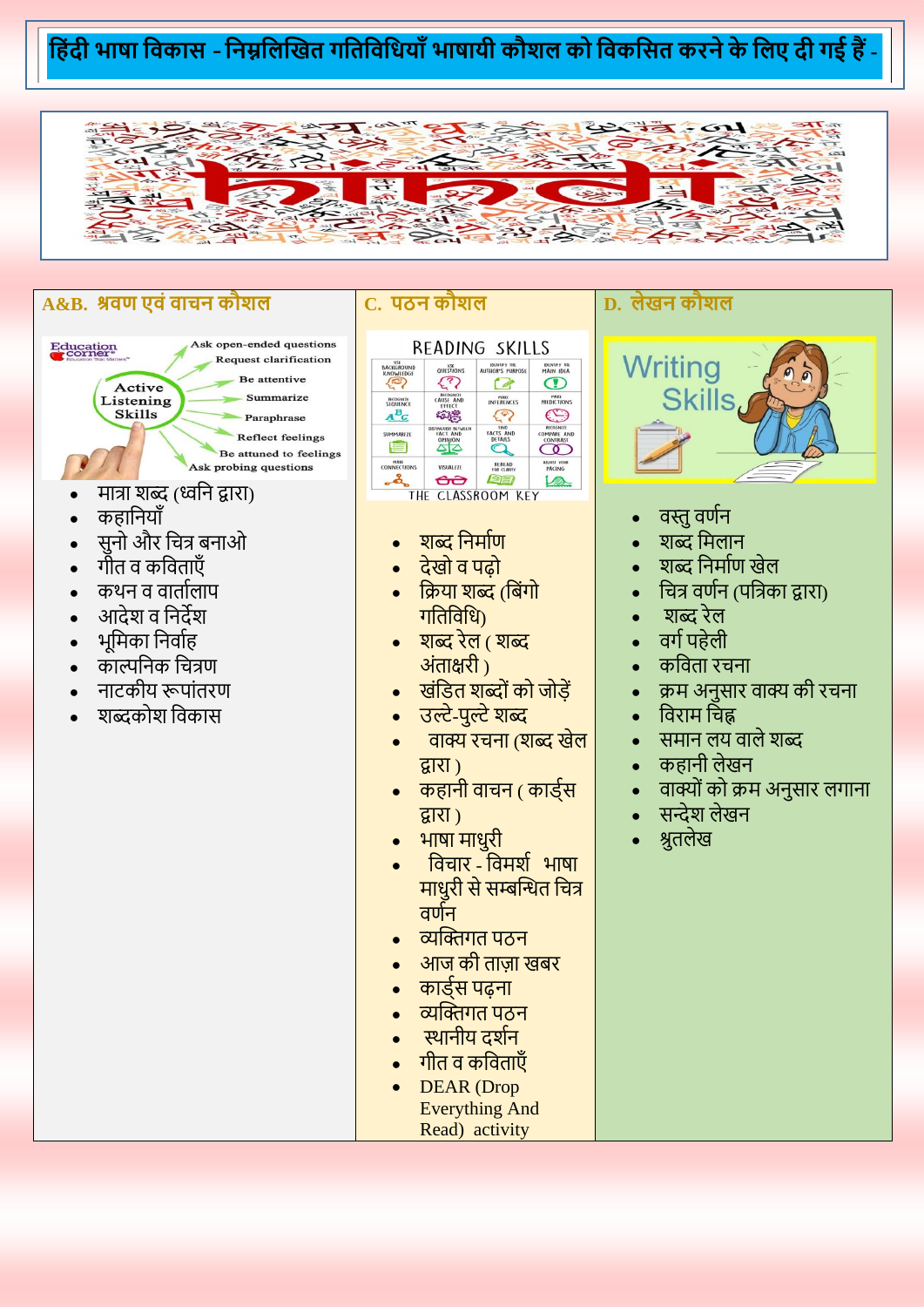## **II Cognitive Development**

Cognitive development refers to all the processes that take place in child's brain. Children are provided wide range of opportunities to practice thinking, problem solving, classifying, imagining, experimenting etc every day.

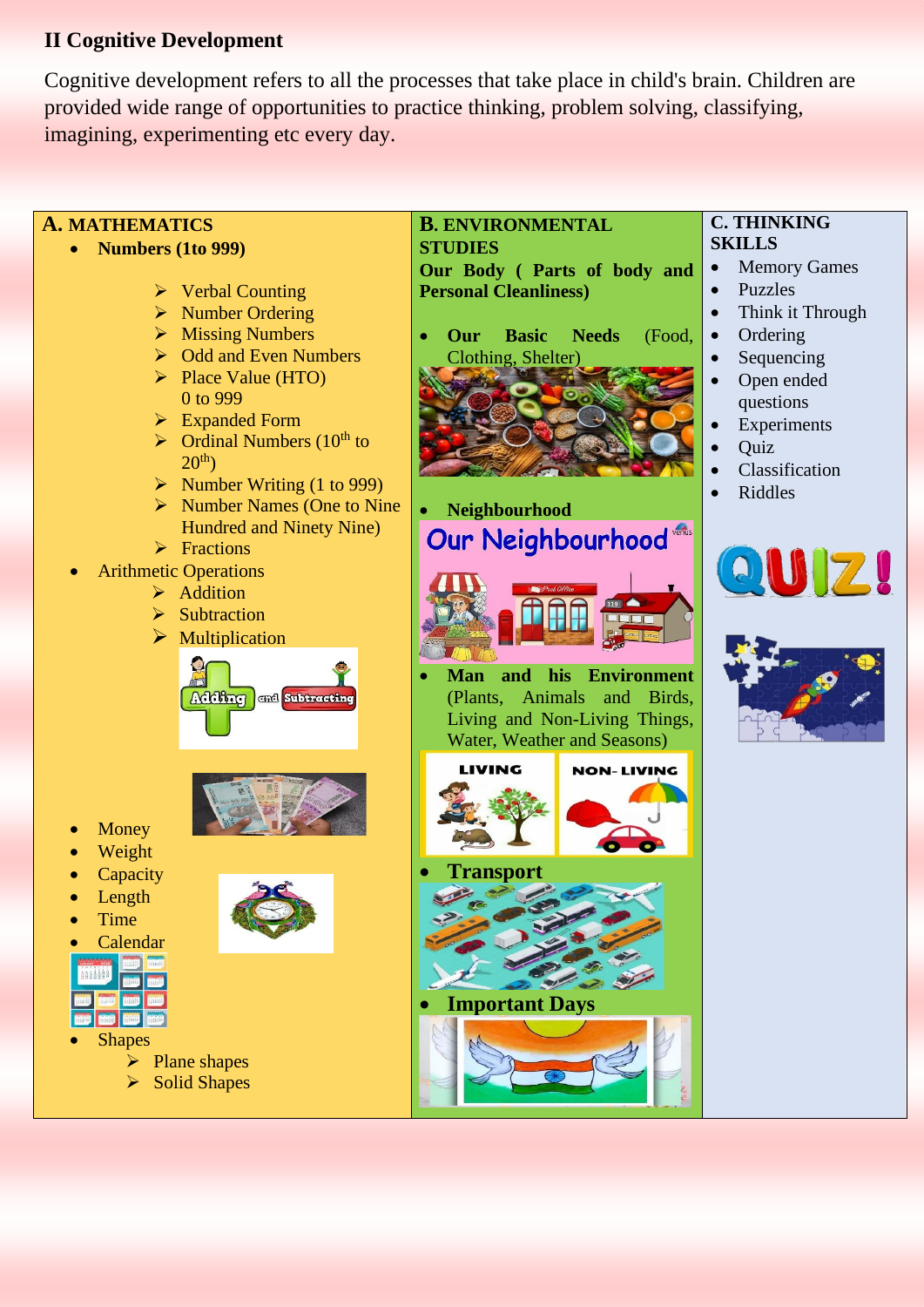# **III Creative and Expressive Arts**

Creative and Expressive art includes 'Arts' such as drawing and painting , music, dance, drama and other forms of creative expression. The area of creative and expressive art helps in encouraging self- expression, developing creativity and imagination, coordination and aesthetic appreciation.

| A. Art and Craft                         | B. Music, Dance and Drama                                   |  |
|------------------------------------------|-------------------------------------------------------------|--|
| Drawing Scenes from the Environment<br>۰ | • Action Songs                                              |  |
| <b>Colouring</b>                         | Patriotic Songs (Saare Jahan Se Achcha)                     |  |
| ٠                                        | $\bullet$                                                   |  |
| Painting                                 | <b>DAV</b> Gaan                                             |  |
| ٠                                        | $\bullet$                                                   |  |
| <b>Clay Modelling</b>                    | National Anthem                                             |  |
| ۰                                        | $\bullet$                                                   |  |
|                                          | <b>Rhymes</b><br>۰                                          |  |
| $\bullet$ Craft                          | <b>Recognising Various Musical Instruments</b><br>$\bullet$ |  |
| $\triangleright$ Stick Puppets           | <b>Listening to Classical Music</b><br>$\bullet$            |  |
| $\triangleright$ Paper Masks             | <b>Listening to Folk Music</b><br>$\bullet$                 |  |
| $\triangleright$ Making Models           | <b>Listening to Modern Music</b><br>$\bullet$               |  |
| <b>Collage Work</b>                      | <b>Rhythmic Movements</b>                                   |  |
| ۰                                        | $\bullet$                                                   |  |
| Decoration                               | <b>Dramatising stories (Fairy Tales, Panchtantra)</b>       |  |
| $\bullet$                                | $\bullet$                                                   |  |
| <b>Vegetable Printing</b>                | <b>Creative Drama</b>                                       |  |
| ۰                                        | $\bullet$                                                   |  |
| <b>Wax Painting</b>                      | <b>Theatre in Education</b>                                 |  |
| $\bullet$                                | $\bullet$                                                   |  |
| <b>Compositions related</b>              | Pantomime                                                   |  |
| ۰                                        | $\bullet$                                                   |  |
| to Festivals                             | <b>Puppet Show</b>                                          |  |
| $\bullet$                                | $\bullet$                                                   |  |

### **IV. Physical Development**

The main goal of physical development is to help the growth and development of the child's body and mind.

It provides activities which give practice in using different muscles and learning new skills. It helps children learn basic methods of health care and personal hygiene so that children will be able to keep themselves clean, protected and healthy.

| A. Physical Education (Outdoor Play)                                                                                                                                                                                                                                                                                                                                                                                                                                                                                                                                                                                                                                                                                                                                                                                                             | <b>B.</b> Hygiene, Healthcare and Nutrition                                                                                                                                                                                                                                                                                                                                               |
|--------------------------------------------------------------------------------------------------------------------------------------------------------------------------------------------------------------------------------------------------------------------------------------------------------------------------------------------------------------------------------------------------------------------------------------------------------------------------------------------------------------------------------------------------------------------------------------------------------------------------------------------------------------------------------------------------------------------------------------------------------------------------------------------------------------------------------------------------|-------------------------------------------------------------------------------------------------------------------------------------------------------------------------------------------------------------------------------------------------------------------------------------------------------------------------------------------------------------------------------------------|
| Free Movements (walk, run, jump)<br>$\triangleright$ Walk Backwards<br>Walk on a Line<br>$\triangleright$<br>$\triangleright$ Walk Zig-Zag<br>$\triangleright$ Walk with an Object<br><b>Run Backwards</b><br>$\triangleright$ Run-Stop-Run<br>$\triangleright$ Run on a Circular Line<br>$\triangleright$ Challenge Races and Relays etc.<br><b>Gymnastics</b><br>$\triangleright$ Warm up Exercises<br>$\triangleright$ Forward/Backward Roll<br><b>Ball</b> activities<br>$\triangleright$ Hitting and Kicking<br>$\triangleright$ Throwing at Target<br>$\triangleright$ Throwing and catching etc<br>Rhythmic activities<br>Group games<br>Fire in the Mountain<br><b>Find your Partner</b><br><b>Simon Says</b><br>$\triangleright$<br>$\triangleright$ Dog and the Bone<br>Meditation<br><b>Responding to Commands</b><br><b>Skipping</b> | <b>Washing hands</b><br><b>Cleanliness Race</b><br>Body care<br>Medical Check up<br>Discussion on personal needs<br><b>Pretend Play on Diseases</b><br>$\bullet$<br><b>Healthy and Unhealthy Food</b><br>Use of Napkin and Handkerchief<br>Good Eating, Sleeping and Washroom<br>$\bullet$<br>Habits<br><b>Good Sitting Posture</b><br>$\bullet$<br><b>Celebration of Handwashing Day</b> |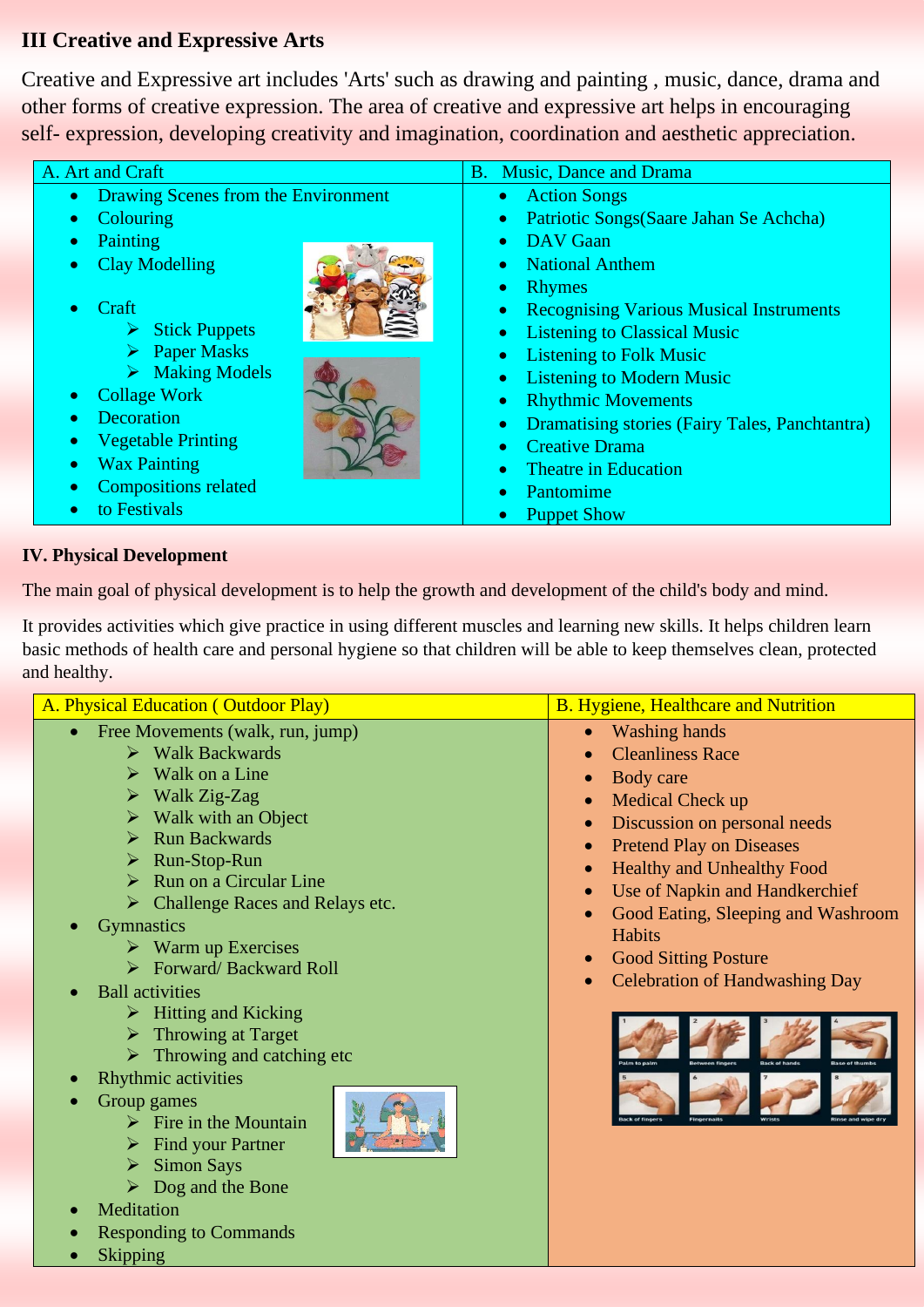#### **V. Social and Emotional Development**

As children grow older, they show an increasing inclination towards their peers. They are progressing from ego-centrism to socio- centrism i.e. towards playing with others , doing things together, helping others and getting socialized.

Social development is the development of those characteristics or behaviours that help the child adjust to his/her social environment.

The following will further aid in socio-emotional development

- Self confidence during Presentations
- Sharing and Caring during Group work
- Parents' visits on Special Events
- Assigning Classroom Duties
- Stickers and Smileys for participation
- **Small Group Projects**

#### **VI. Value Education**

Value Education gives the knowledge about India's great culture and imbibe its time-honoured values in children. Lot of activities will help to create an environment where the following values will become vibrant.



**Honesty** 

•

- Self-control
- **Respect**
- **Social Responsibility**
- **Loyalty**
- Self-development